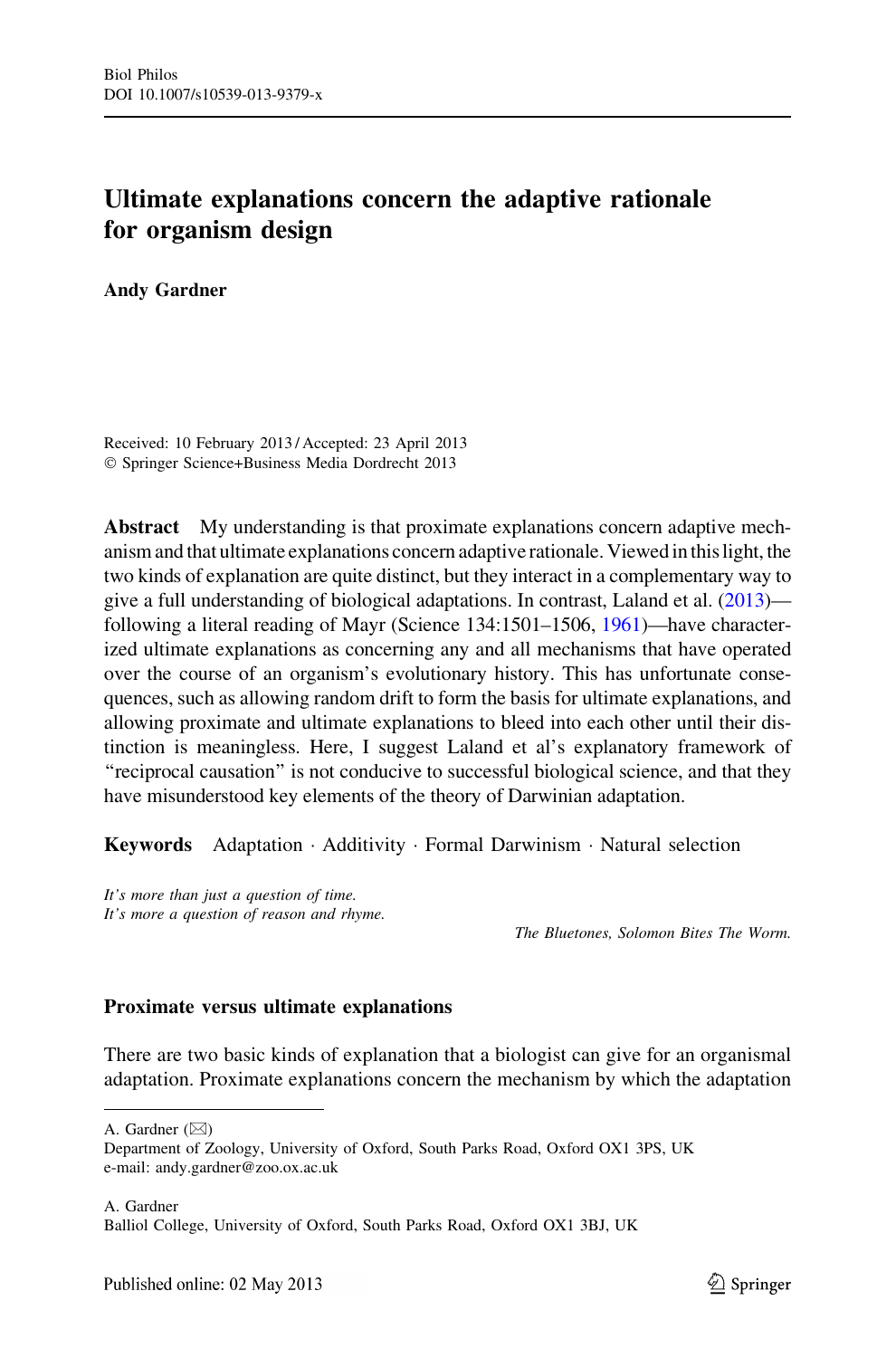operates, including environmental triggers, ontogeny and the physics and chemistry underlying the final trait. That is, they provide an account of how genetic information is translated into a phenotype that manifests design. Ultimate explanations concern the adaptive rationale of this design. That is, they provide an account of how the phenotype is translated into the organism's fitness. Proximate explanations have been described as the domain of the functional biologist, and ultimate explanations, the domain of the evolutionary biologist. However, healthy biological science seeks an interplay between the two, leading to a fuller understanding of biological adaptations.

Here, I am explicitly framing both proximate and ultimate explanations in the context of understanding organismal design. However, biologists are generally squeamish about invoking the D-word, and so the distinction between proximate and ultimate explanations has often been framed ways that avoid the language of goal, purpose and intentionality. Specifically, proximate explanations are often recast in terms of how an adaptation typically operates, rather than how it is supposed to operate. For example, ventricular fibrillation doesn't provide a proximate explanation for how the heart works, despite being something that hearts sometimes do. Happily, the high precision of organism design makes this only a very subtle distinction, which does not interfere with biological practice.

And ultimate explanations are often recast in terms of the historical process of natural selection, which is another way of talking about how the adaptation acts to maximize fitness. Biologists may legitimately translate between backwards-looking, dynamical accounts of the past action of natural selection, on the one hand, and forward-looking, purposeful accounts of the organism maximizing her fitness, on the other hand, as has been formally shown by Grafen [\(2002](#page-4-0)). This is because there is a mathematical equivalence between the dynamics of Mendelian gene frequencies under the action of natural selection, on the one hand, and an optimization program in which the organism is conceived as a fitness maximizing agent, on the other hand. But this doesn't mean that all historical dynamics can be recast in terms of future goal. Non-Darwinian factors—such as random drift—certainly mediate the evolution of organismal traits, but their dynamics are not isomorphic with any notion of organism design, and hence they cannot form the basis for ultimate explanations.

# Mayr ([1961\)](#page-4-0)

The above account of the proximate/ultimate distinction is different from that given by Mayr [\(1961](#page-4-0)). One difference is that Mayr gave a firmly historical interpretation of ultimate explanations, advocating the backwards-looking, dynamical view rather than the forwards-looking, purposeful view of adaptation. As discussed above, this is an entirely legitimate—if somewhat narrow—approach, apparently motivated by the desire to achieve a respectable, causal account of biological explanation, with cause always preceding effect in time. The one instance in Mayr's article that explicitly links the words "ultimate", "final cause" and "goal" is very cautious, and done by way of an unattributed quotation, as if guarding against accusations of naïve, teleological thinking.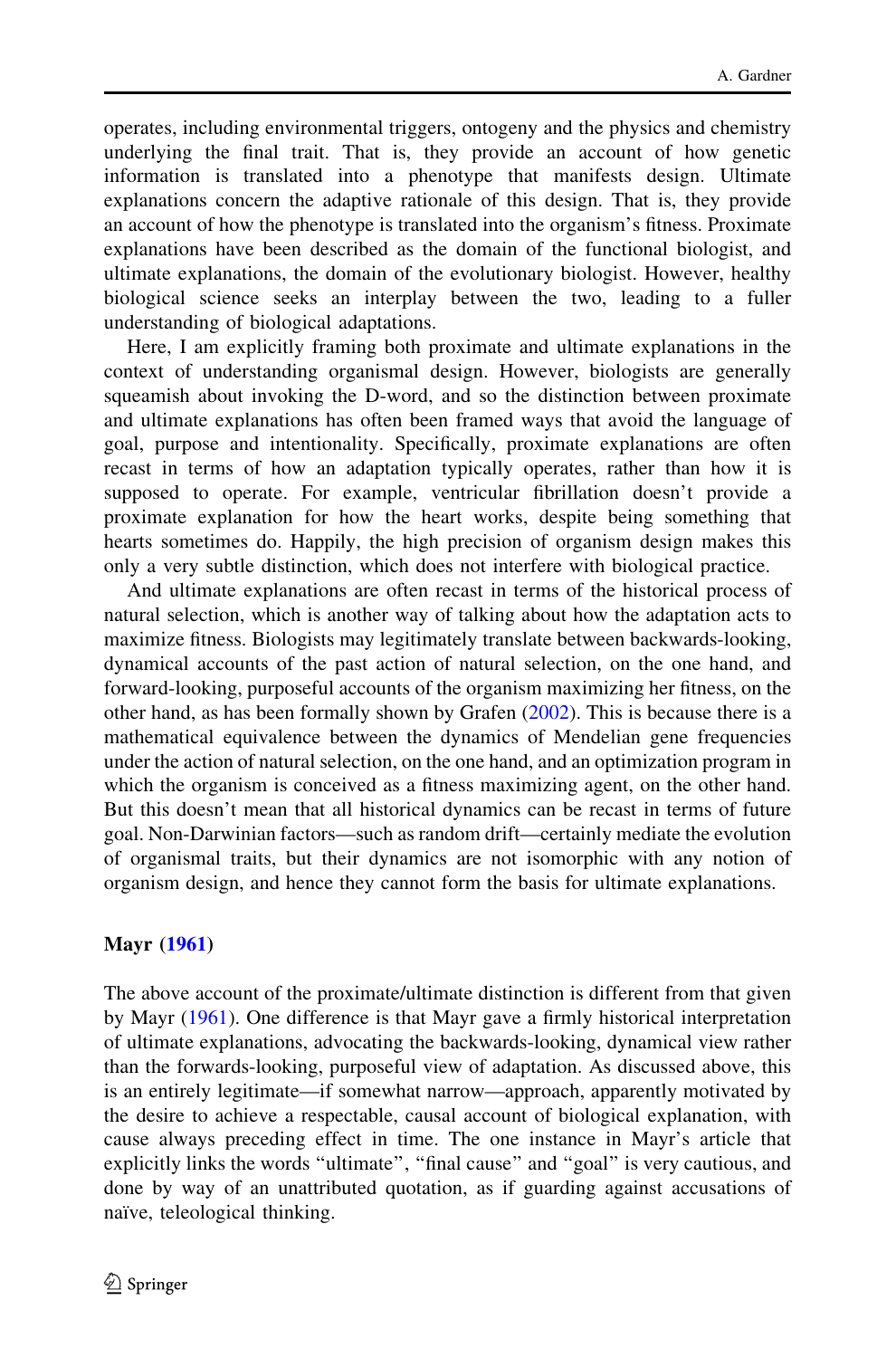A second difference is that Mayr framed ultimate explanations as ''evolutionary'', whereas I have specifically highlighted the central importance of natural selection. This is, at first sight, a substantive difference, as Mayr's approach would appear to allow non-Darwinian factors, such as random drift, to form the basis of ultimate explanations. However, I believe that Mayr was simply being sloppy, with his writing or his thinking or both. With regard to sloppy writing, note his spurious use of the term ''DNA code'' throughout his paper, which he clearly intended to refer to the genetic source (e.g. GATTAC…) and not the genetic code itself (e.g.  $GAT \rightarrow Asp, TAC \rightarrow Tyr, ...$ ). With regards to sloppy thinking, recall that he was writing at a time when many biologists were not being clear about the distinction between natural selection and evolution, and labouring under the assumption that evolution is necessarily progressive. Moran's [\(1963](#page-4-0)) bombshell soon highlighted the dangers of such naïvety.

My reading of Mayr's article suggests that he intended ''evolutionary'' to be synonymous with ''Darwinian'', and ''ultimate'' explanations to concern the selective value of an adaptation for its bearer. Ariew ([2003\)](#page-4-0) provides a detailed analysis of Mayr's thinking, in this respect, noting that it is ''difficult to imagine anyone accepting, say, genetic drift as a species of 'ultimate explanation'''. That is, the essential quality of ultimate explanations seems to be that they relate specifically to the design-generating action of natural selection, and not simply to any mechanical process that has operated in the evolutionary past.

### Laland et al.  $(2013)$  $(2013)$

I therefore believe Laland et al. [\(2013](#page-4-0)) are incorrect to interpret ultimate explanations as concerning any and all factors in a species' evolutionary history. Specifically, I take issue with their claim that, although ''Mayr presented ultimate explanations as invoking natural selection, … other evolutionary processes, such as drift, may also be important''. And, consequently, I disagree with Laland et al's conclusion that—because ontogeny and behaviour may mediate evolution, and vice versa, in an infinite regress of reciprocal causation—proximate and ultimate explanations bleed into each other such that the distinction between them ceases to have any utility. Indeed, I view this tangled mess of causation as a kind of proof—a reductio ad absurdum—that they have got their fundamental concepts wrong.

To illustrate, consider Laland et al's example of the peacock's colourful tail. A proximate explanation for one of the tail's adaptive properties is that the physical spacing of barbules on the tail feathers leads to a particular scattering of light waves, which gives rise to the tail's iridescent coloration. An ultimate explanation for this property is that, because peahens are more inclined to mate with handsome males, the peacock sports a colourful tail in order to improve his fitness. These are clearly distinct kinds of explanation; the proximate explanation addressing the mechanism by which the peacock makes his tail attractive, the ultimate explanation addressing why he makes his tail attractive. Of course, biologists can—and do—enquire as to why peahens prefer colorful tails, and part of that explanation lies in the proximate neurological details of the peahen's brain. In that sense, neurology does feature in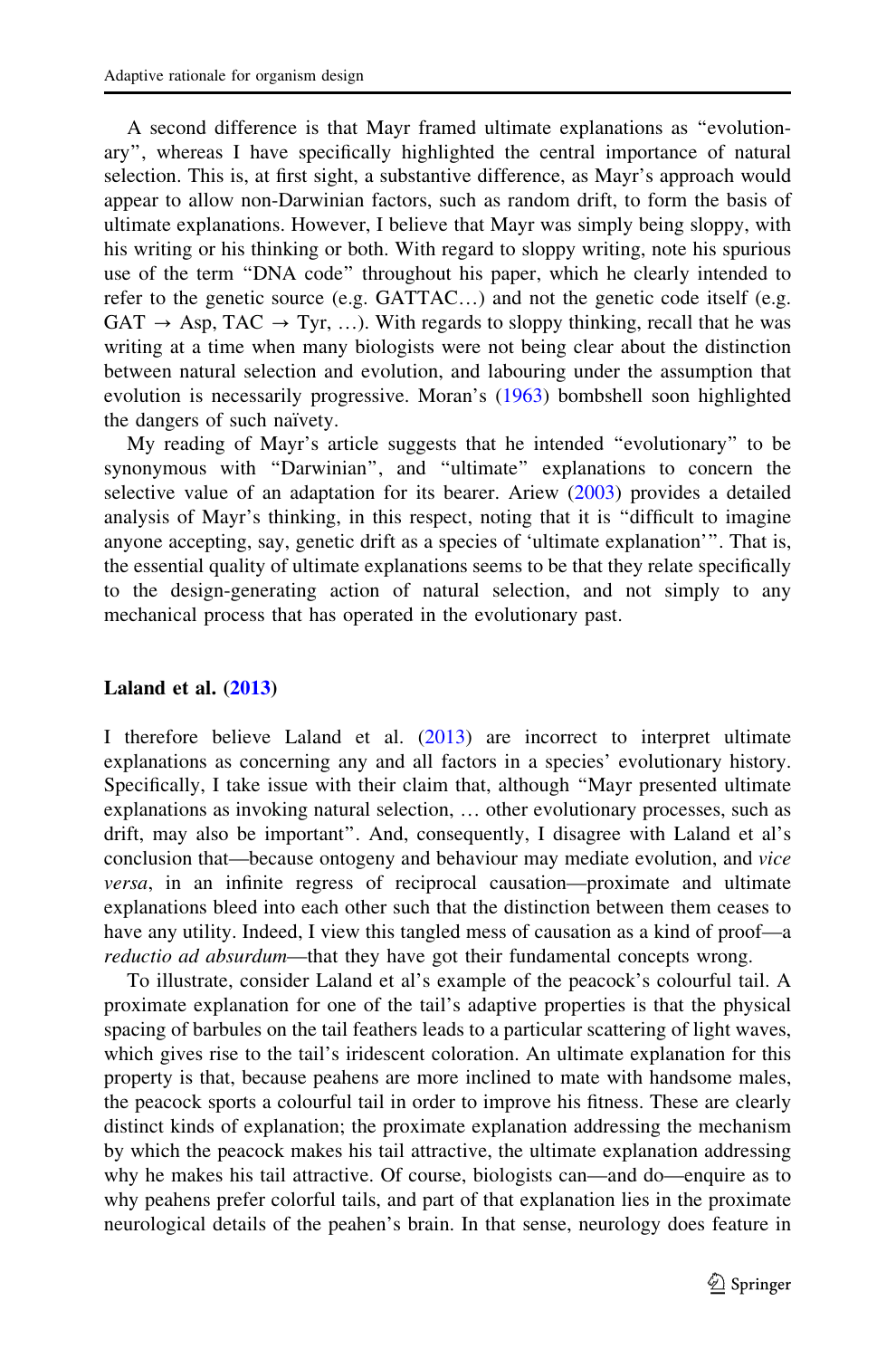the evolutionary history of the peacock's tail. But this is of no concern to the peacock. The ultimate, final, adaptive rationale for his showy tail is that it maximizes his fitness.

#### Additivity and adaptation

Moving beyond the proximate/ultimate distinction in the study of adaptation, Laland et al. also question the validity of adaptationism itself. Specifically, they claim that Fisher's [\(1930](#page-4-0)) genetical theory of natural selection fails to consider nonadditive genetic effects, and that the logic of adaptationism is built upon the assumption that the effects of genes are weak and additive. I disagree with both of these points.

First, Laland et al. point out that Fisher ''made additive genetic variation central to his view of natural selection'', and suggest that this is in conflict with empirical evidence of ''widespread epistatic interactions, across a broad range of taxa''. However, this is a serious misunderstanding of Fisher's contribution to evolutionary theory. Fisher did not assume that the gene action is always strictly additive. Rather, he showed that natural selection responds only to the additive genetic variance, with non-additive genetic effects acting as irrelevant noise.

This result is readily shown using Price's ([1970\)](#page-4-0) equation, which defines natural selection as the population change in the average genetic (i.e. heritable) value of any trait of interest that owes to the covariance between genetic trait value  $(g)$  and relative fitness (v) across all the individuals in the population:  $\Delta$ <sub>S</sub>E(g) = cov(v,g). Assuming nonzero genetic variance then, without any loss of generality, this change can be rewritten as  $\Delta_S E(g) = \beta(v,g) \text{var}(g)$ , where the coefficient  $\beta(v,g) = \text{cov}(v,g)$  $var(g)$  happens to be equal to slope of the straight line fitted through the population  $(g, v)$  data by means of least-squares regression (Price [1970;](#page-4-0) Fig. 1). That is, the

Fig. 1 The isomorphism between dynamics and statistics. Natural selection changes gene frequencies according to the slope of the straight line (dashed) fitted through genotype-fitness data (black discs) by means of least-squares regression. Although the straight-line fit does not capture all of the genotypic variance in fitness, this is the only part of the variance that natural selection cares about. See Gardner et al. ([2011\)](#page-4-0) for more discussion